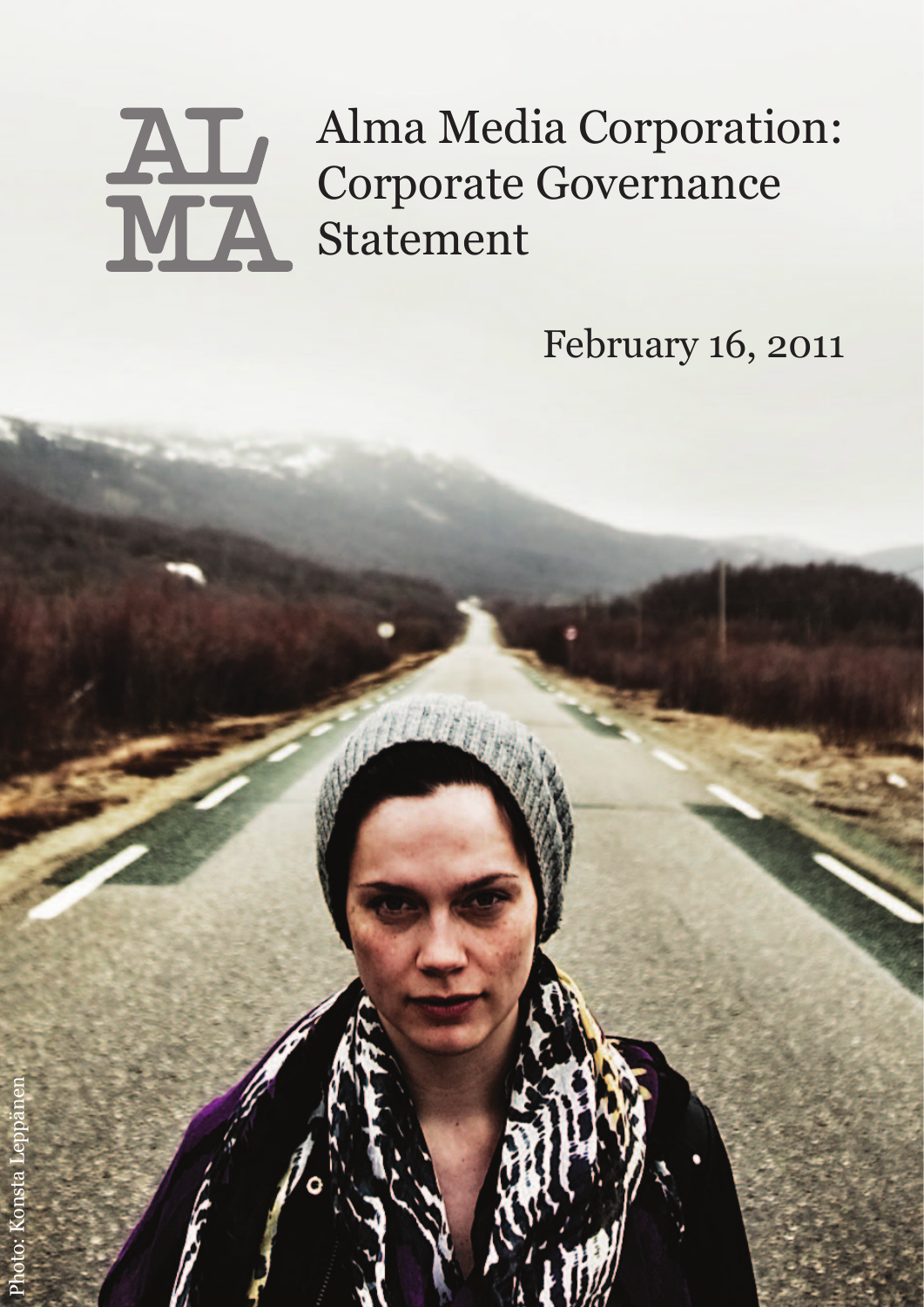

# **Contents**

| Internal control and risk management systems related to financial reporting  8 |  |
|--------------------------------------------------------------------------------|--|
|                                                                                |  |
|                                                                                |  |
|                                                                                |  |
|                                                                                |  |
|                                                                                |  |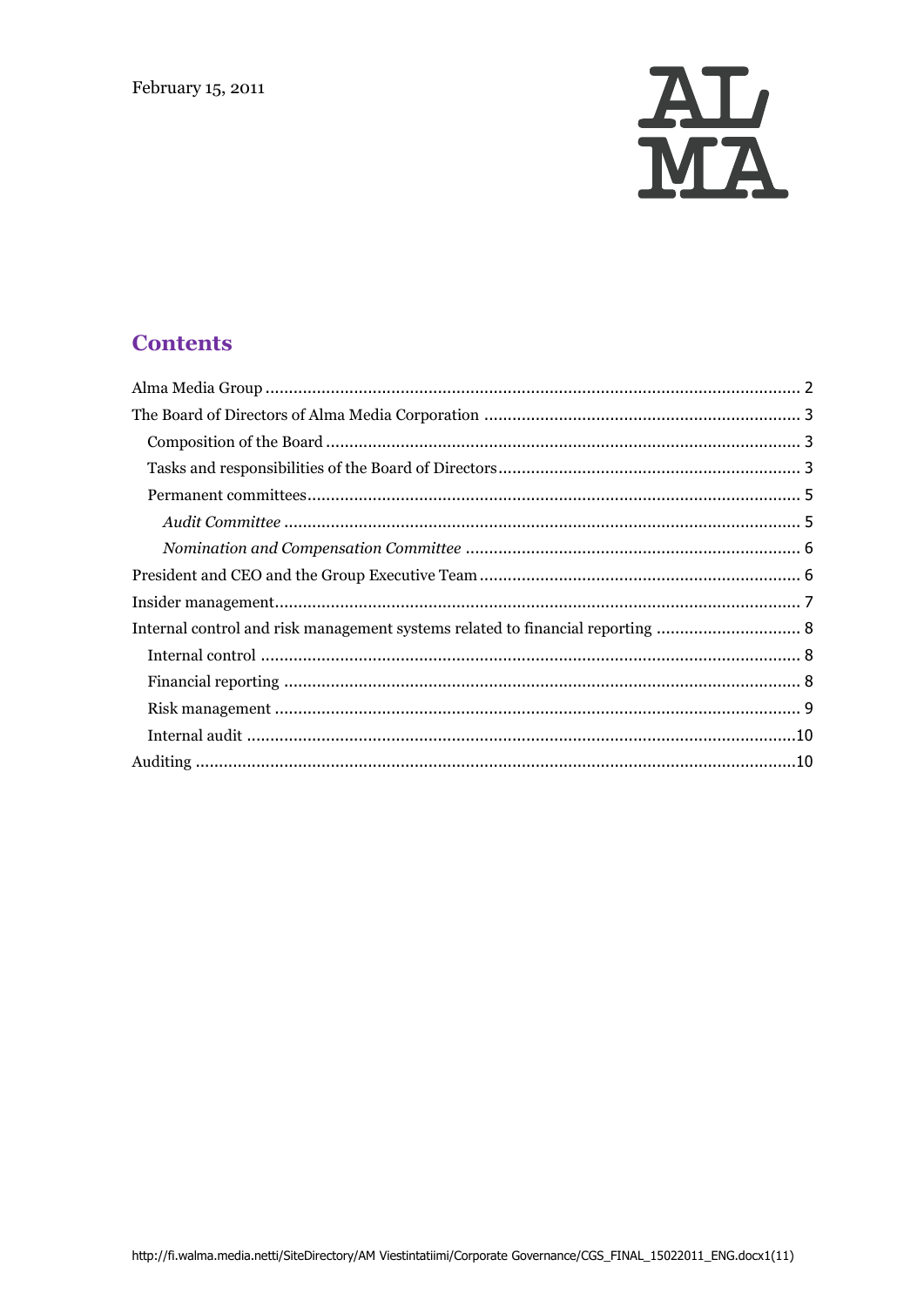

# **Alma Media Corporation's Corporate Governance Statement**

The company applies the Finnish Corporate Governance Code 2010 for listed companies, published by the Securities Market Association on June 15, 2010, in its unaltered form. The Corporate Governance Statement, required by the Finnish Corporate Governance Code, Recommendation 54, is published as separate statement in connection with the Report by the Board of Directors. The statement can also be viewed on the website of Alma Media Corporation, at [www.almamedia.fi/corporate\\_governance\\_statement.](http://www.almamedia.fi/corporate_governance_statement)

The Audit Committee of the Board of Directors of Alma Media Corporation has reviewed the statement. The statement will not be updated during the financial year, but up-to-date information on its various topics is available on Alma Media's website at [www.almamedia.fi.](http://www.almamedia.fi/)

The Finnish Corporate Governance Code 2010 for listed companies is available at the website of the Securities Market Association, www.cgfinland.fi.

# <span id="page-2-0"></span>**ALMA MEDIA GROUP**

Responsibility for Alma Media Group's business operations belongs to the constitutional bodies required by the Limited Liability Companies Act: the General Meeting of Shareholders, which elects the members of the Board of Directors; and the President and CEO, who is appointed by the Board of Directors.

The Group's supreme decision-making body is the General Meeting of Shareholders where shareholders exercise their decision-making power. The Board of Directors is responsible for the company's management and its appropriate organisation. As the Group's parent company, Alma Media Corporation is responsible for the Group's management, accounting and financing, legal affairs, strategic planning, human resources, as well as internal and external communications.

Alma Media Corporation has four reporting segments: Newspapers (newspaper publishing and printing); Kauppalehti Group (production and distribution of business information), Marketplaces (classified advertising services) and Other operations (printing and distribution unit and parent company).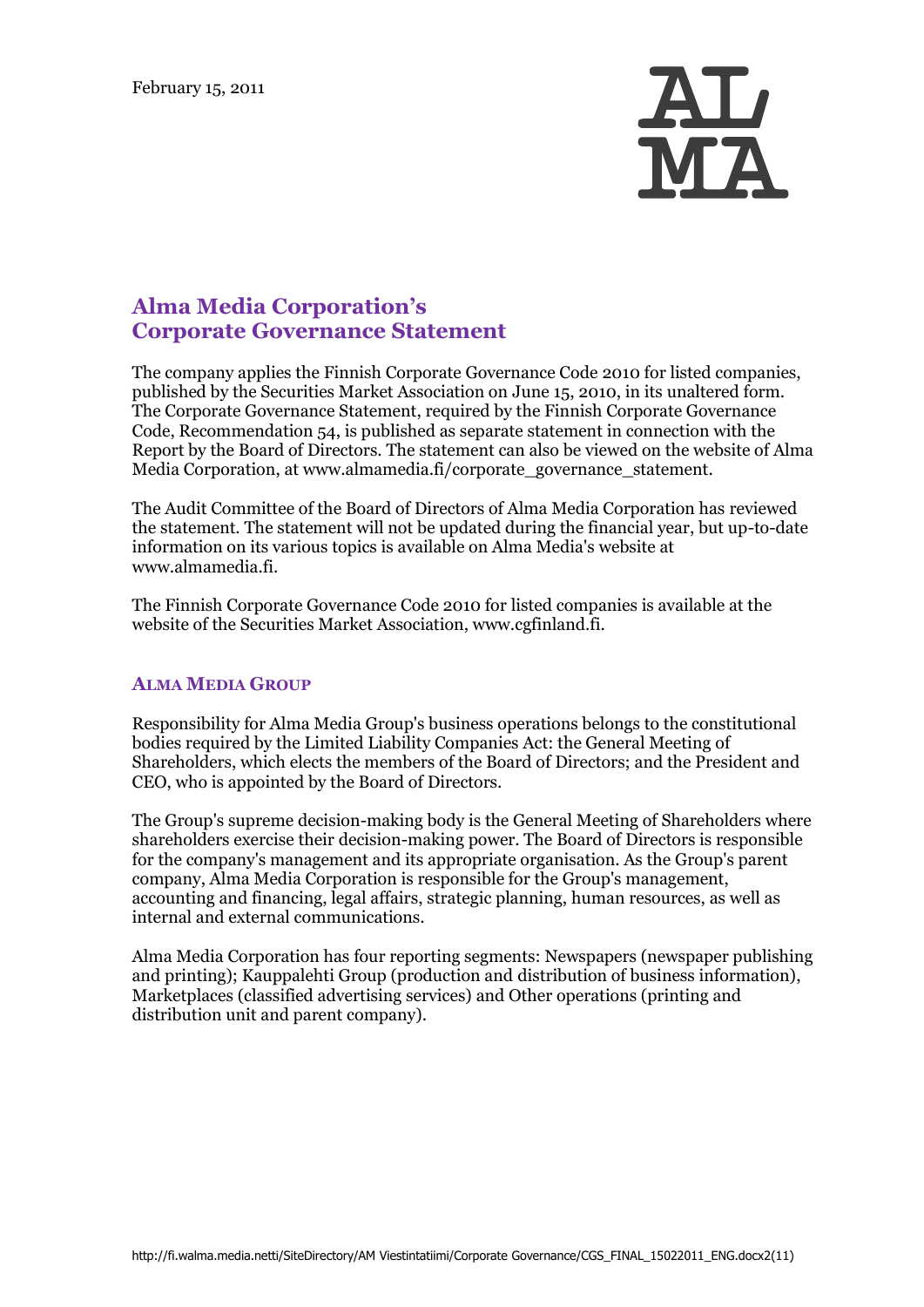

#### <span id="page-3-0"></span>**THE BOARD OF DIRECTORS OF ALMA MEDIA CORPORATION**

#### <span id="page-3-1"></span>**Composition of the Board**

The Chairman of the Board of Directors is Kari Stadigh and the Deputy Chairman is Seppo Paatelainen. The other members of the Board of Directors are Lauri Helve, Kai Seikku, Erkki Solja, Catharina Stackelberg-Hammarén and Harri Suutari.

Kari Stadigh, born 1955, MSc (Eng), BBA (Econ), Group CEO of Sampo Plc Seppo Paatelainen, born 1944, MSc (Agr & For) Lauri Helve, born 1943, Diploma of Journalism (University of Tampere) Erkki Solja, born 1954, MSc (Econ), CEO of Kiilto Family Oy Kai Seikku, born 1965, MSc (Econ & BusAdmin), President of Okmetic Oyj Catharina Stackelberg-Hammarén, born 1970, MSc (Econ & BusAdmin), CEO of Marketing Clinic Group Harri Suutari, born 1959, Engineer, President & CEO of PKC Group

Mr Matti Kavetvuo (born 1944, MSc (Eng), BSc (Econ)) acted as a member of the Board of Directors of Alma Media until the end of the Annual General Meeting of 2010, held on March 11, 2010.

It is the duty of the members of the Board of Directors to provide the Board of Directors with sufficient information for the assessment of their competence and independence. The Board has assessed that the Chairman of the Board, Mr Kari Stadigh, CEO of Sampo Group, and the Deputy Chairman of the Board, Mr Seppo Paatelainen, Chairman of the Board of Directors of Ilkka-Yhtymä Group, are independent of the company but not independent of a significant shareholder. Other members of the Board are independent of the company and its significant shareholders.

Alma Media Corporation's Board of Directors is elected by a General Meeting of Shareholders. The Board comprises three to nine members. The President and CEO of the company may not act as the Chairman of the Board. There is no specific order of appointment of directors.

#### <span id="page-3-2"></span>**Tasks and responsibilities of the Board of Directors**

The Board of Directors is responsible for the company's administration and the due organisation of its operations. The tasks and responsibilities of the Board of Directors are determined by the Finnish Limited Liability Companies Act and the Articles of Association. The detailed working of the Board of Directors is set out in the Board's Charter. Principal tasks of the Board of Directors include confirming the Group's strategy and objectives as well as deciding on significant investments and acquisitions. The Board of Directors monitors the Group's performance through monthly reports and other information provided by the Group's management.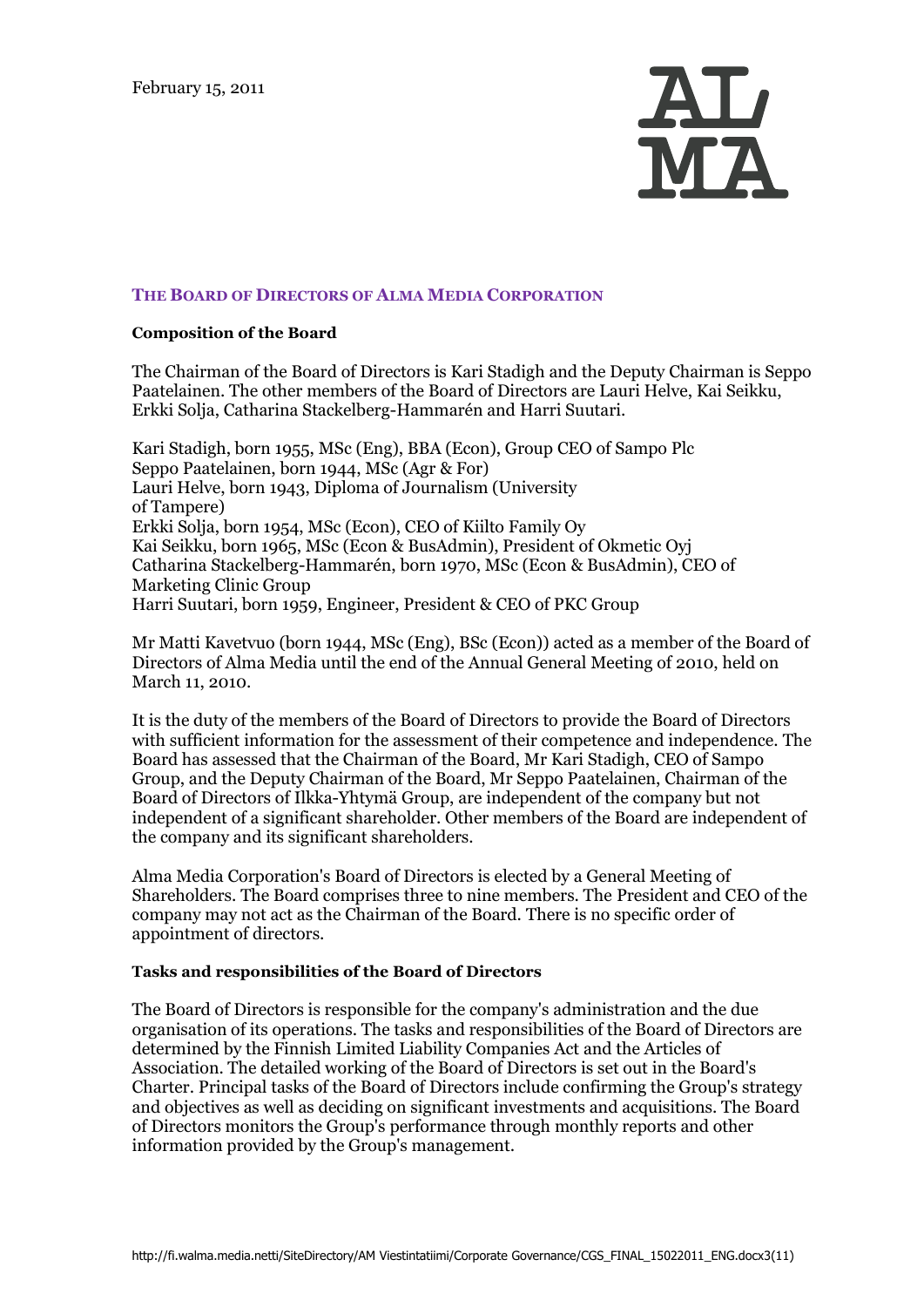

The duties of the Board of Directors include:

• Confirming the Group's strategy and objectives, monitoring their implementation, and, if required, initiating corrective action,

• Considering and approving the interim reports and the annual accounts,

• Approving strategically significant corporate and real estate acquisitions and disposals as well as investments according to separate investment instructions,

• Deciding on the Group's capital financing programmes and operations according to a separate treasury policy,

• Approving the dividend policy and submitting a dividend proposal to the Annual General Meeting,

• Annually reviewing the main risks associated with the company's operations and the management of these risks; if necessary, giving the President and CEO instructions on how to deal with them, and, if required, initiating corrective action,

• Appointing and, if required, dismissing the President and CEO,

• Deciding on the Nomination and Compensation Committee's proposal for the terms of employment of the President and CEO and the other members of the Group Executive Team,

• Confirming the company's organisation based on the CEO's proposal,

• Confirming the terms of employment of the CEO's direct subordinates based on the CEO's proposal,

• Confirming, based on the CEO's proposal, the appointment and dismissal of the editorsin-chief of Aamulehti, Iltalehti and Kauppalehti, as well as of Kainuun Sanomat, Lapin Kansa, Pohjolan Sanomat and Satakunnan Kansa,

• Holding a meeting with the company's auditors at least once a year,

• Deciding on matters that are exceptional and have wide-ranging consequences,

• Considering other matters that the Chairman of the Board and President and CEO have agreed to be included in the agenda for the Board's meeting. Other Board members are also entitled to put a matter before the Board by notifying the chairman of such a matter,

• Representing the company and entitling individuals to represent the company, as well as deciding on procurations,

• Approving the principles underlying the donation of sums to good causes.

The Board convenes six or seven times a year according to a preconfirmed timetable, and in addition whenever necessary. Most meetings are connected with the publication of the company's financial statements and interim reports. In addition to these meetings, the Board also holds one or two Strategy Meetings at which it considers the Group's future scenarios and confirms the company's strategy.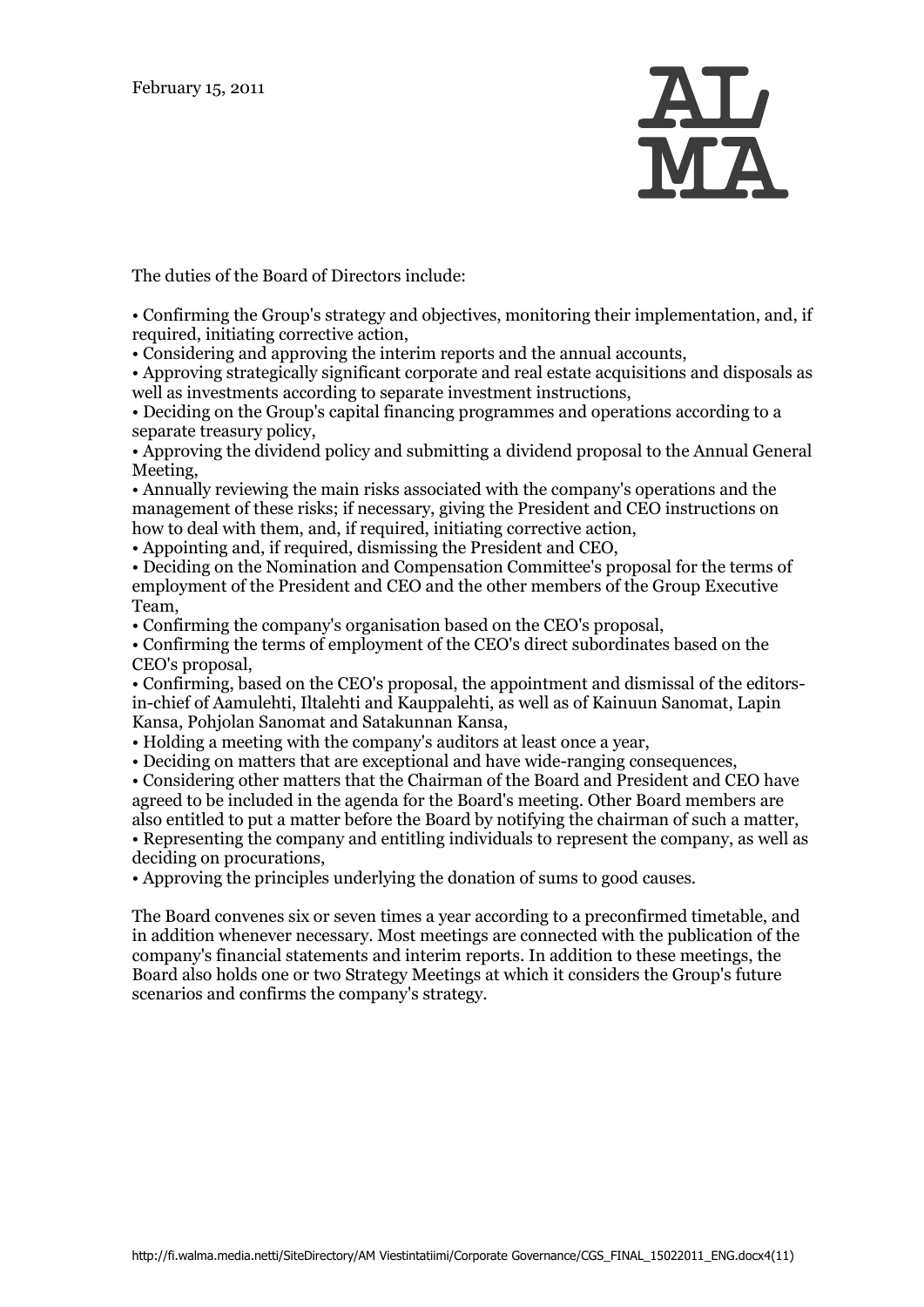

In 2010, the Board met 13 times. The average attendance of the Board members at these meetings was 94%. The attendance of each member is shown in the table below.

| Kari Stadigh           | Chairman                    | 100%       |
|------------------------|-----------------------------|------------|
| Seppo Paatelainen      | Deputy Chairman             | 92%        |
| Lauri Helve            | member                      | 92%        |
| Kai Seikku             | member                      | 85%        |
| Harri Suutari          | member                      | 100%       |
| Erkki Solja            | member                      | 92%        |
| Catharina Stackelberg- | member                      | 100%       |
| Hammarén               |                             |            |
| Matti Kavetvuo         | member until March 11, 2010 | <b>0</b> % |

### <span id="page-5-0"></span>**Permanent committees**

The Board of Directors has established two permanent committees: the Audit Committee and the Nomination and Compensation Committee. At its constitutive meeting after the Annual General Meeting, the Board of Directors elects the members of these committees from among the Board members.

# <span id="page-5-1"></span>*Audit Committee*

The Board of Directors has appointed an Audit Committee to monitor the company's internal control systems. Among other things, the tasks of the Audit Committee include evaluating compliance with legislation and regulations, monitoring the auditing process as well as monitoring and supervising the preparation of the financial statements and other financial reports.

The Audit Committee consists of at least three Board members. The Audit Committee meets at least four times a year. As of March 11, 2010, the members of the Audit Committee are Harri Suutari (Chairman), Kai Seikku, Erkki Solja and Catharina Stackelberg-Hammarén. The Committee's meetings are also attended by the company's Auditor, the Group's Chief Financial Officer and General Counsel. Matters to the Committee are presented by the CFO. The Audit Committee convened four times in 2010. The average attendance of the members at these meetings was 100%. The attendance of each member is shown in the table below.

| Harri Suutari                  | Chairman | 100 % |
|--------------------------------|----------|-------|
| Kai Seikku                     | member   | 100 % |
| Erkki Solja                    | member   | 100 % |
| Catharina Stackelberg-Hammarén | member   | 100 % |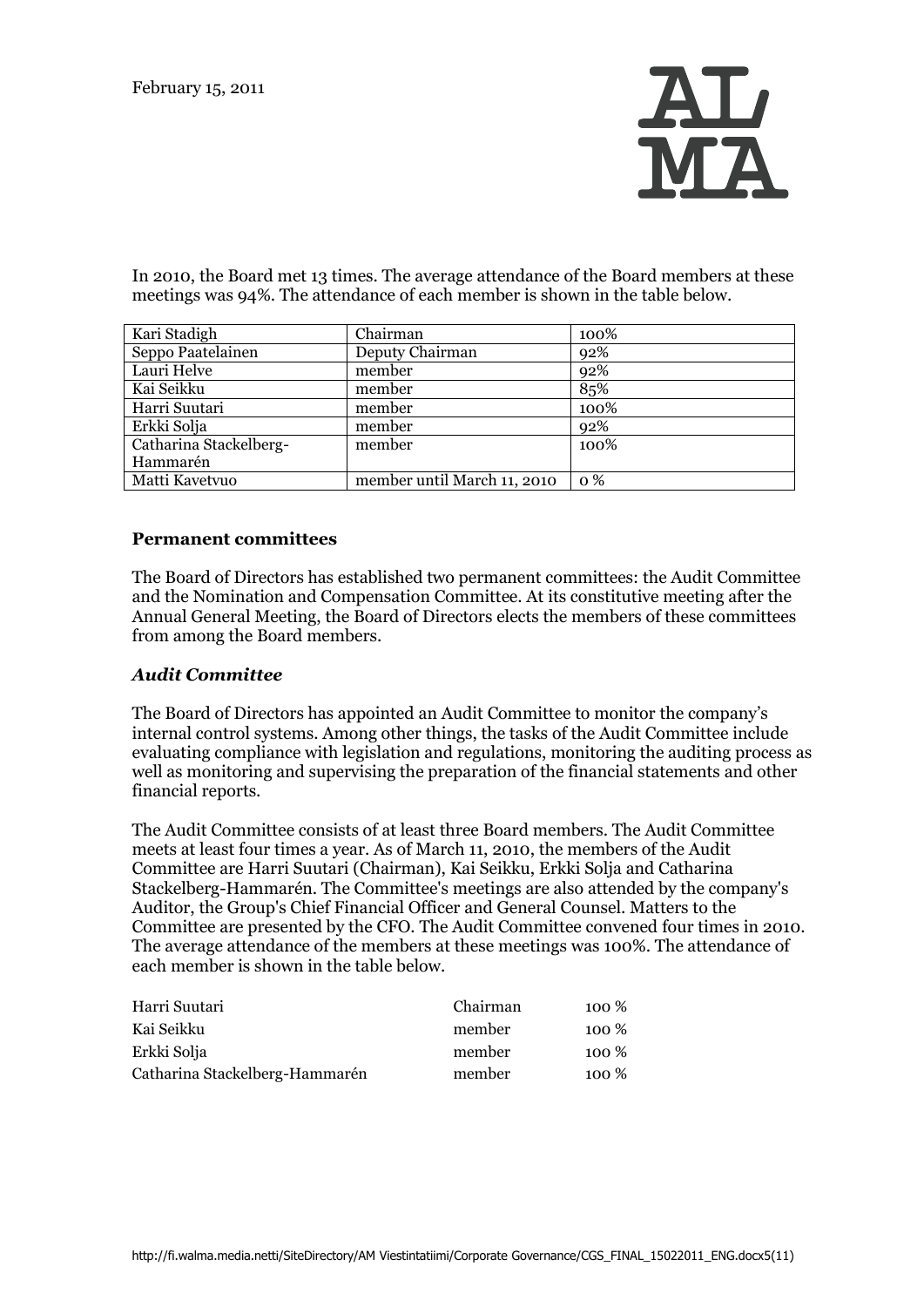

#### <span id="page-6-0"></span>*Nomination and Compensation Committee*

The Nomination and Compensation Committee comprises the Chairman and Deputy Chairman of the Board of Directors and one Board member separately elected for this task. On March 11, 2010, Kari Stadigh, Seppo Paatelainen and Lauri Helve were elected members of the Nomination and Compensation Committee. The principal task of the Nomination and Compensation Committee is to prepare the election of the Board of Directors for the Annual General Meeting, and, after hearing the principal shareholders of the company, to submit to the Annual General Meeting a proposal on the number of the members of the Board, the individuals to be elected members of the Board as well as on the compensation of the Chairman, Deputy Chairman and members of the Board.

Additionally, the Nomination and Compensation Committee prepares, among other things, matters concerning compensations that the Board is required to resolve or confirm. In the Nomination and Compensation Committee, the matters concerning compensation are presented by the President and CEO.

The Nomination and Compensation Committee convened seven times in 2010 to consider matters according to its charter. The average attendance of the members at these meetings was 100%. The attendance of each member is shown in the table below.

| Kari Stadigh | Chairman                           | 100 % |
|--------------|------------------------------------|-------|
|              | Seppo Paatelainen Deputye Chairman | 100 % |
| Lauri Helve  | member                             | 100 % |

The Board of Directors confirms the written charters of the committees. The committees report to the Board of Directors.

#### <span id="page-6-1"></span>**PRESIDENT AND CEO AND THE GROUP EXECUTIVE TEAM**

The President and CEO of Alma Media Corporation is Mr Kai Telanne, MSc (Econ), born 1964.

The President and CEO is responsible for the day-to-day management of the company in accordance with the guidelines and instructions of the Board of Directors. The President and CEO is responsible for the company's accounts conforming to legislation and its assets being reliably managed. The President and CEO must supply all information necessary for the appropriate working of the Board of Directors to the Board or any of its members.

The President and CEO may undertake matters that are exceptional or have wide-ranging consequences with regard to the scope and nature of the company's business only through authorisation by the Board of Directors or in the event that a Board decision cannot be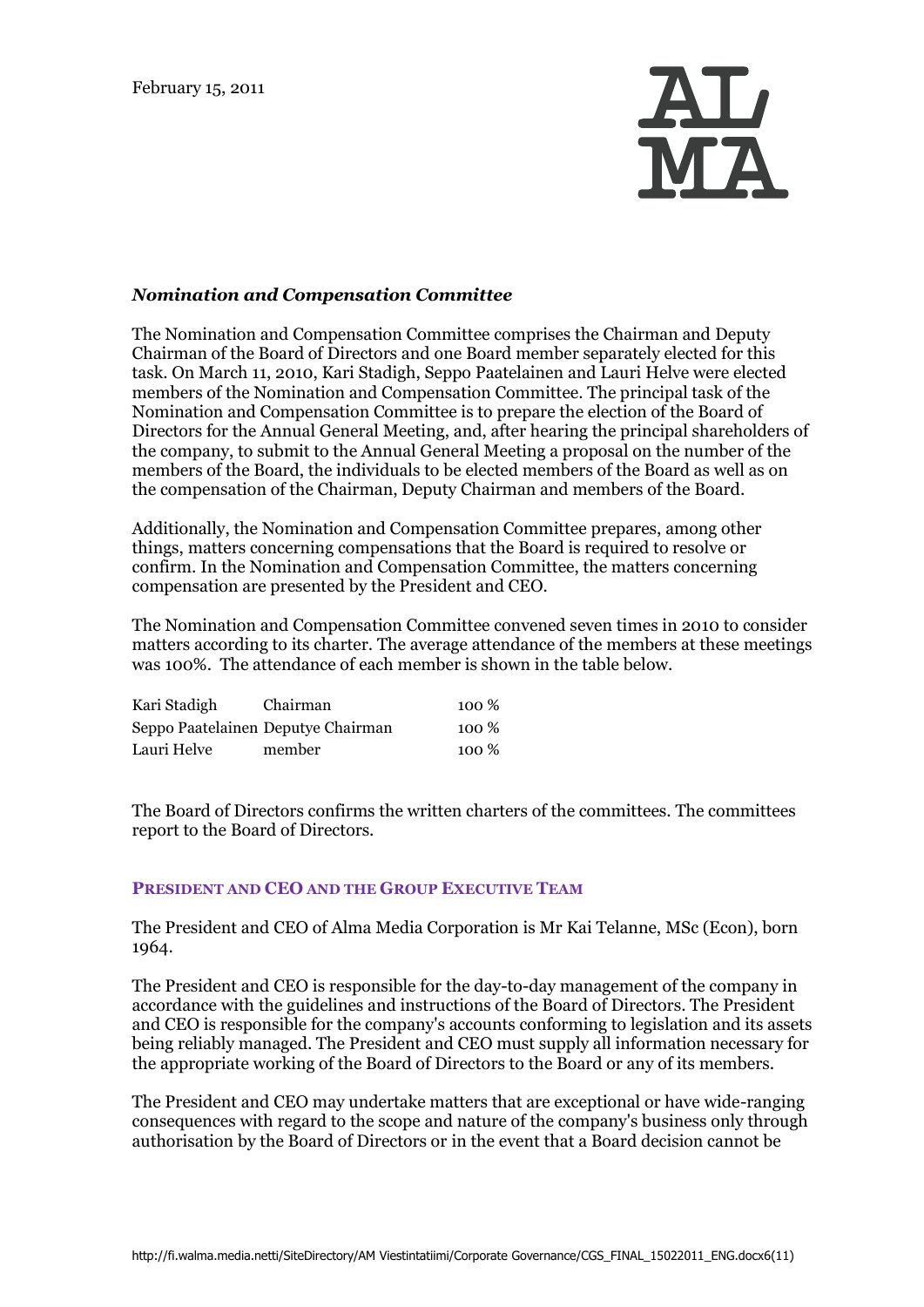

waited for without causing essential damage to the company's operation. In the latter case, the Board must be notified of the action taken as soon as possible.

The President and CEO, Mr Kai Telanne, is supported by a Group Executive Team comprising Jouko Jokinen (Executive Editor-in-Chief, Aamulehti), Kari Kivelä (Publisher of Iltalehti), Juha-Petri Loimovuori (Senior Vice President, Kauppalehti Group), Raimo Mäkilä (Senior Vice President, Marketplaces), Tuomas Itkonen (CFO), Mikko Korttila (General Counsel) and Minna Nissinen (Senior Vice President, Corporate Development and Chaining Operations). The secretary of the Group Executive Team is Rauno Heinonen (Vice President, Corporate Communications and Investor Relations).

The Group Executive Team prepares the monthly reports, investments, Group guidelines and policies, long-range plans, action plans covering the following 12 months, and the financial statements for confirmation by the Board of Directors. The Group Executive Team normally meets once a month. The Group Executive Team met 11 times in 2010.

#### <span id="page-7-0"></span>**INSIDER MANAGEMENT**

Alma Media's Board of Directors has approved Alma Media Group's Guidelines for Insiders. The Guidelines complement the current rules and regulations on management and handling of insider information as provided in Chapter 51 of the Finnish Penal Code, Chapter 5 of the Securities Markets Act, the Financial Supervision Authority's standard 5.3 and the Insider Guidelines issued by NASDAQ OMX Helsinki Oy.

The company's public (statutory) insiders are the members of the Board of Directors, the President and CEO, the members of the Group Executive Team and the auditor nominated as the principal auditor. The company's internal, non-public and company-specific permanent insiders include certain individuals who by virtue of their position or responsibilities regularly receive insider information. The company also maintains a nonpublic register of temporary insiders for specific projects as defined under the Finnish insider regulations. Information on the company's public insiders, together with up-todate information on their holdings and changes in these holdings, are available on Alma Media's website. The information contained in Alma Media's insider register is also available for inspection at the service desk of Euroclear Finland Oy, Urho Kekkosen katu 5 C, 8th floor, FI-00100 Helsinki.

By providing instructions and information, Alma Media ensures that its public and nonpublic insiders are fully aware of their position and its importance. Alma Media insiders are not permitted to trade in the company's securities for 21 days prior to the publication of the interim report or annual financial statements release.

The company's General Counsel is responsible for insider management in Alma Media Group.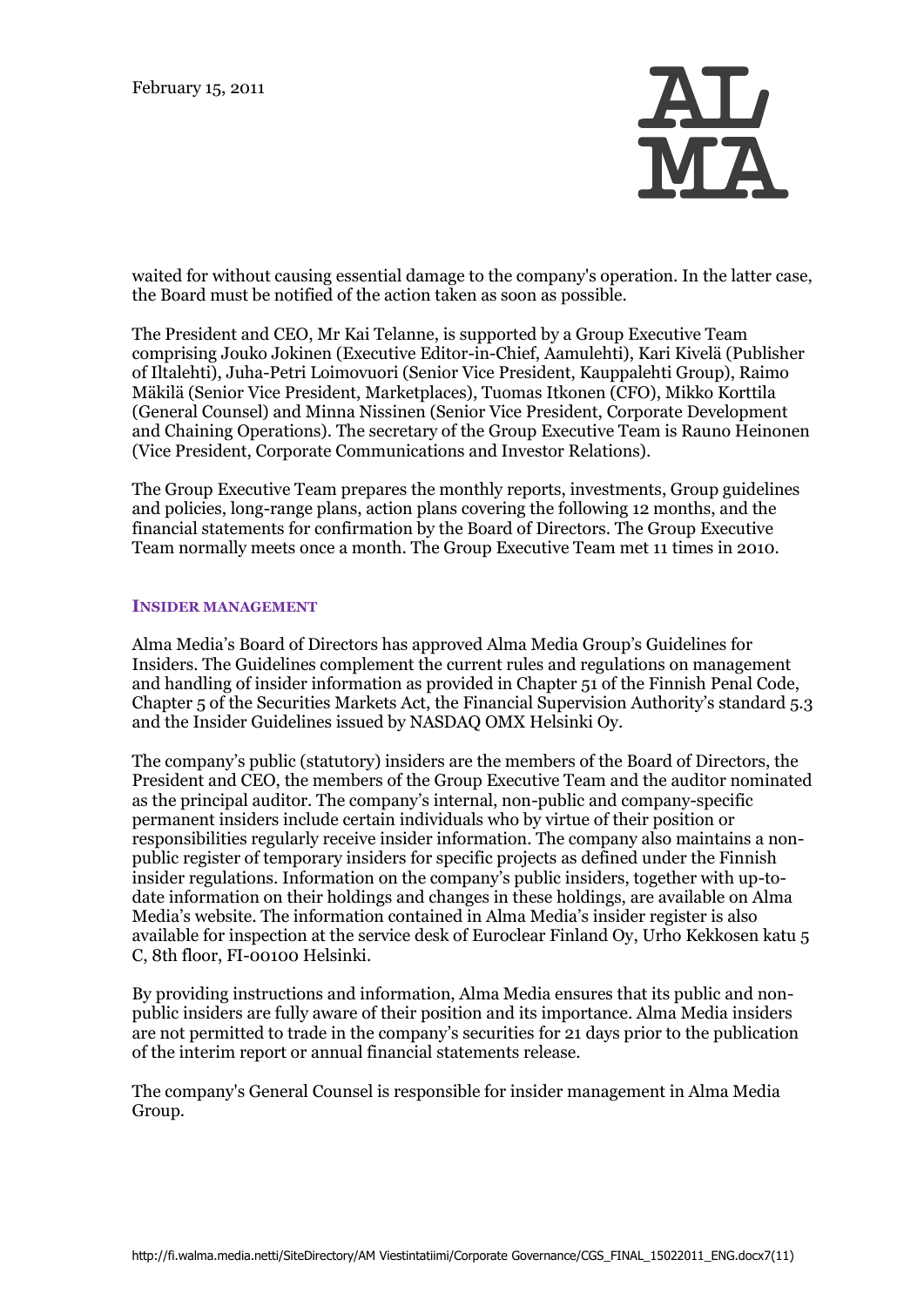

#### <span id="page-8-0"></span>**INTERNAL CONTROL AND RISK MANAGEMENT SYSTEMS RELATED TO FINANCIAL REPORTING**

The internal control and risk management systems related to Alma Media's financial reporting aim to ensure a reasonable certainty of the reliability of the company's financial statements and financial reporting, as well as the company's compliance to legislation and generally approved accounting principles.



# <span id="page-8-1"></span>**Internal control**

Internal control forms an essential part of the company's governance and management systems. It covers all of the Group's functions and organisational levels. The purpose of internal control is to ensure a sufficient certainty that the company will be able to carry out its strategy. Internal control is not a separate process but a procedural measure covering all Group-wide operating principles, guidelines and systems.

# <span id="page-8-2"></span>**Financial reporting**

The Board of Directors and the President and CEO have the overall responsibility for organising the internal control and risk management systems pertaining to financial reporting. The President and CEO, the members of the Group Executive Team and the heads of the business units are responsible for the accounting and administration of the areas within their spheres of responsibility complying with legislation, the Group's operating principles, and the guidelines and instructions issued by Alma Media Corporation's Board of Directors.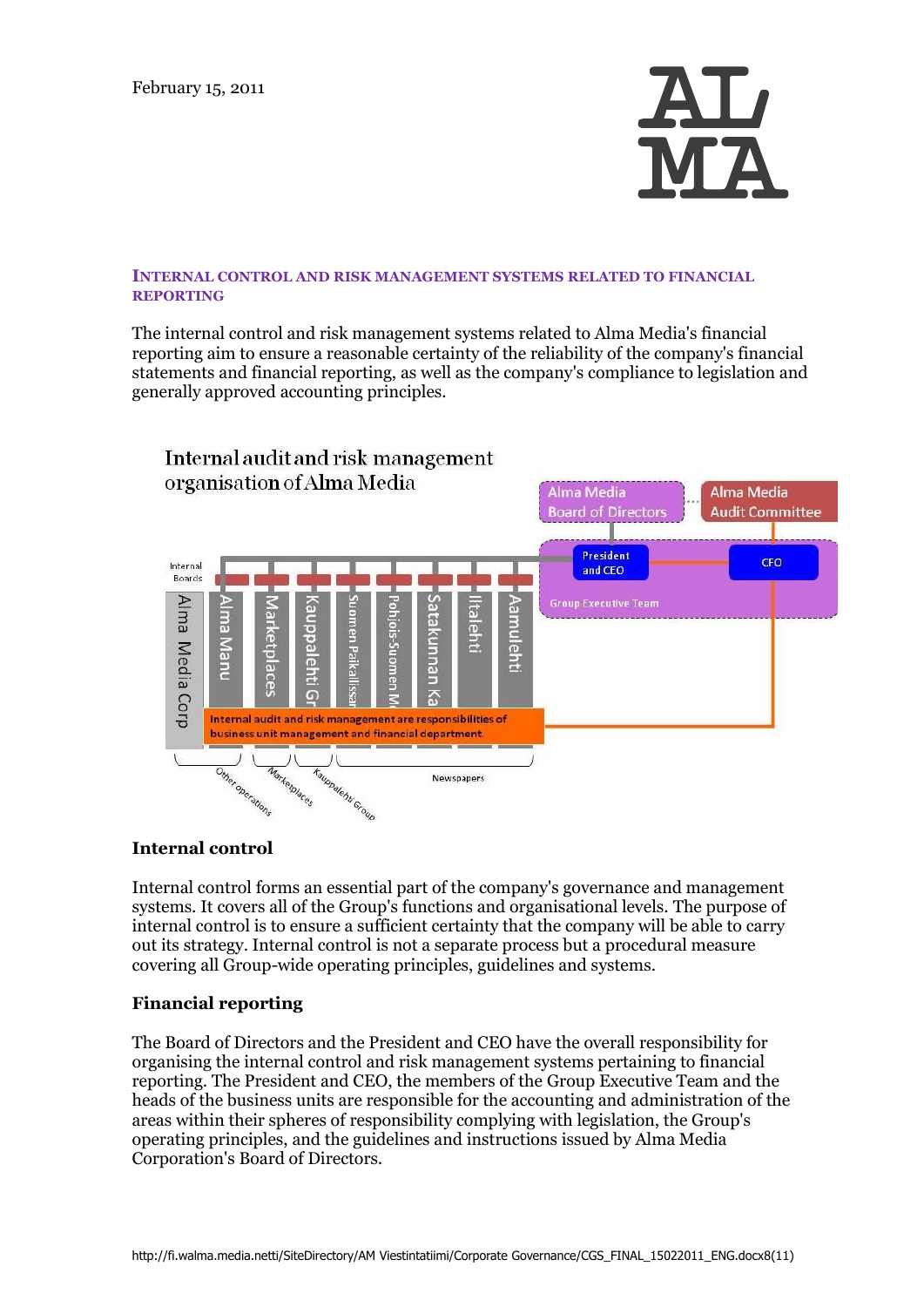

In Alma Media Group, the control over business unit administration and accounting is centralised in the Group financial department. The Group financial department, working under the Group CFO, is the centralised source of financial statement data required by external accounting, as well as the analyses and result reports to Group and business unit management teams for following the profitability of business operations. Group internal control practices aim at ensuring the correctness of financial reporting within the Group. Business operations and capital management are monitored with the help of the reporting measures outlined above. The reporting practices also assist in following the implementation of business unit action plans. The financial functions of Group companies and business areas follow internal control measures and practices and issue instructions for implementing them on the basis of Group operating principles and instructions.

Alma Media Group follows the International Financial Reporting Standards (IFRS) approved for application within the European Union. Instructions and accountancy principles for financial reporting are collected in an accounting manual that is updated as soon as standards change, as well as in the financial department's instructions that are followed in all Group companies. Group Accounting is responsible for following and keeping up to date with financial statement standards, upholding the principles concerning financial reporting and distributing information about these to the business units.

# <span id="page-9-0"></span>**Risk management**

Risk management is a part of Alma Media's financial reporting process and one of the most significant measures of internal control. At Alma Media Group, the task of risk management is to continuously evaluate and monitor all business opportunities, threats and risks to ensure the achievement of objectives and business continuity.

The Board of Directors carries the primary responsibility for Alma Media's risk management. The Board of Directors considers the most significant identified risks and is in charge of defining the Group's risk appetite. The Audit committee approves the risk management principles of the Group and monitors the efficiency of the risk management systems. The Audit committee also discusses the management reports on significant risks and the company's exposure to them as well as considers the plans to minimise risks.

The CEO, the Group Executive Team and other managers in the Group at all organisational levels are responsible for carrying out daily risk management. In each business unit, a member of the unit's executive group, usually the person in charge of the finances of the unit, is appointed as responsible for risk management and reporting on risk management operations.

The risk management process is a means to identify risks, develop risk management measures and report the risks regularly to the risk management organisation. Risk management is part of Alma Media's internal control and, thus, part of good corporate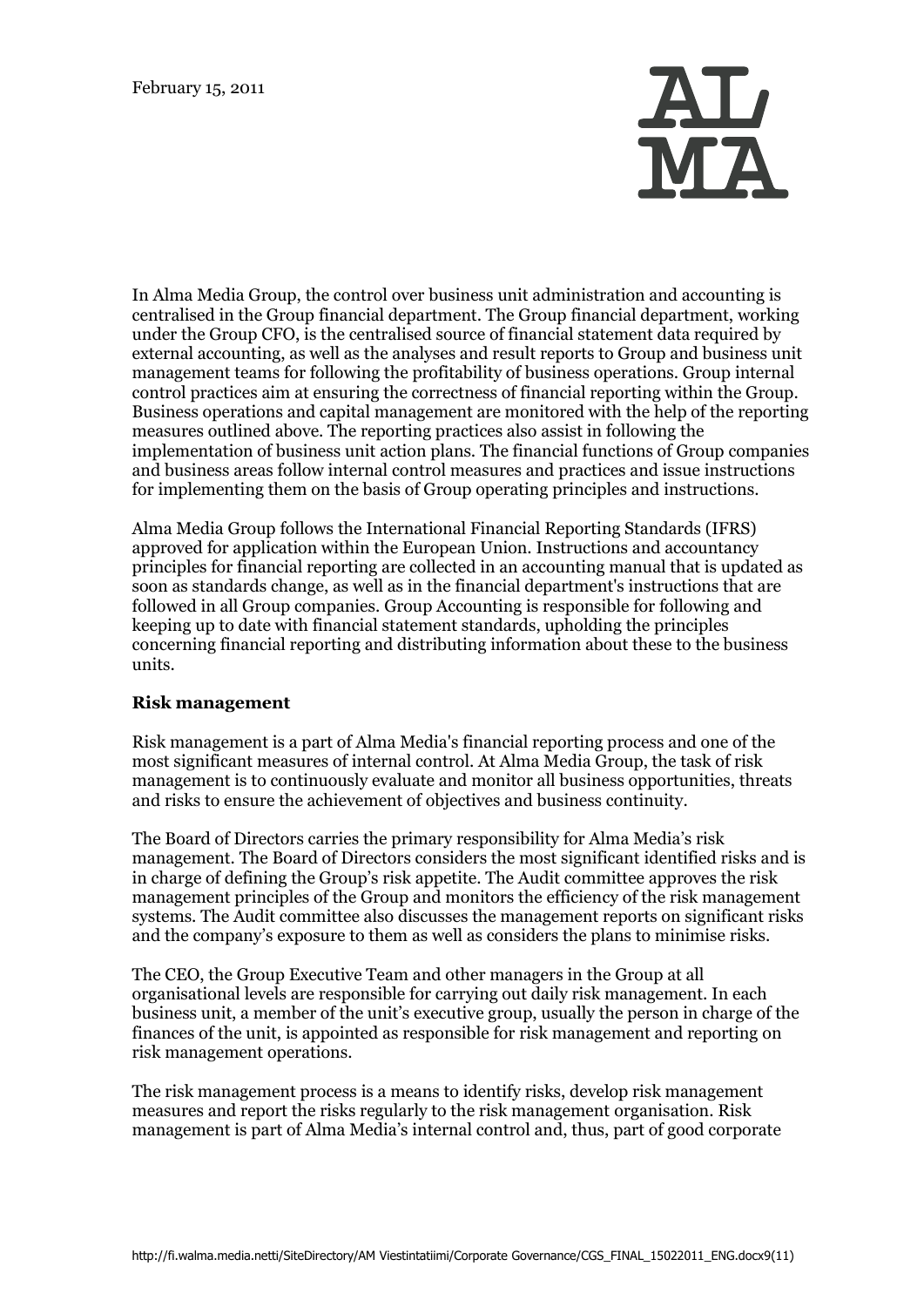

governance. Alma Media sets limits to and procedures for quantitative as well as qualitative risks in writing in its risk management system.

Alma Media categorises the risks affecting its business into strategic, operational and financing risks. The financing risks are described in more detail in Appendix 28 to the Financial statements.

The most significant strategic risks for Alma Media are a significant drop in the readership of its newspapers, a decline in advertising sales and a steep increase in distribution costs. Fluctuating economic cycles are reflected on the development of advertising sales, which accounts for approximately half of the Group's net sales. Developing businesses outside Finland, such as the Baltic countries and other East European countries, include countryspecific risks relating to market development and economic growth.

In the long term, the media business will undergo changes along with the changes in media consumption and technological developments. The Group's strategic objective is to meet this challenge through renewal and the development of new business operations, particularly in online media. The most important operational risks are disturbances in information technology systems and telecommunication, and an interruption of printing operations.

#### <span id="page-10-0"></span>**Internal audit**

Given the nature and scope of its business, Alma Media Corporation does not consider it expedient to have a separate internal audit organisation. Internal audit functions have been incorporated into the responsibilities of Alma Media Corporation's business organisation and, in particular, the finance departments of the businesses. Reviewing the functionality of internal controls is also taken into account in the external auditors' annual audit plans. Internal audits look at the functionality of the various processes using flow testing as well as control tests.

#### <span id="page-10-1"></span>**AUDITING**

The General Meeting of Shareholders annually elects an auditor for the company. The auditor must be an authorised audit firm approved by the Central Chamber of Commerce in Finland. The term of office of the auditors expires at the close of the Annual General Meeting following their election. The auditor's task is to ensure that the financial statements are prepared in accordance with current regulation and that they provide correct and sufficient information on the company's result, financial position and other aspects of the business for the stakeholders. As part of their annual auditing assignment, the auditors of Alma Media audit the accounting and administration of the business units. The requirements set by the internal audit are taken into account in the audit plans.

The auditors submit their report to Alma Media Corporation's shareholders at the Annual General Meeting. Additionally, the auditors submit an annual summary of their auditing